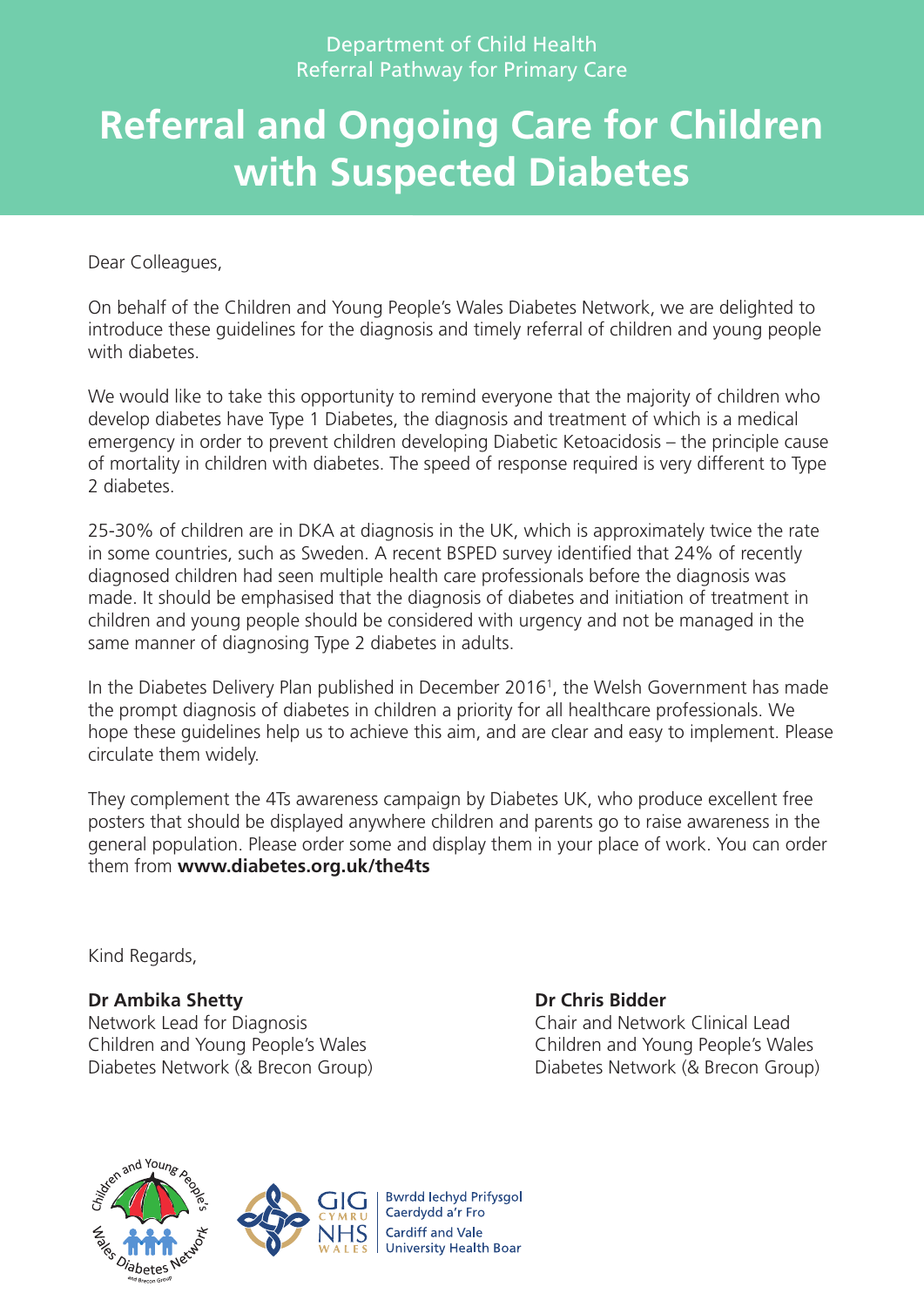# **Referral and Ongoing Care for Children with Suspected Diabetes**

This pathway is for children and young people up to their 16th birthday



\* In accordance with current NICE guidance If BG testing is not available then perform urinary dipstick testing If BG or urinalysis not available then refer immediately Do not perform fasting BG measurement, HbA1C, or glucose tolerance test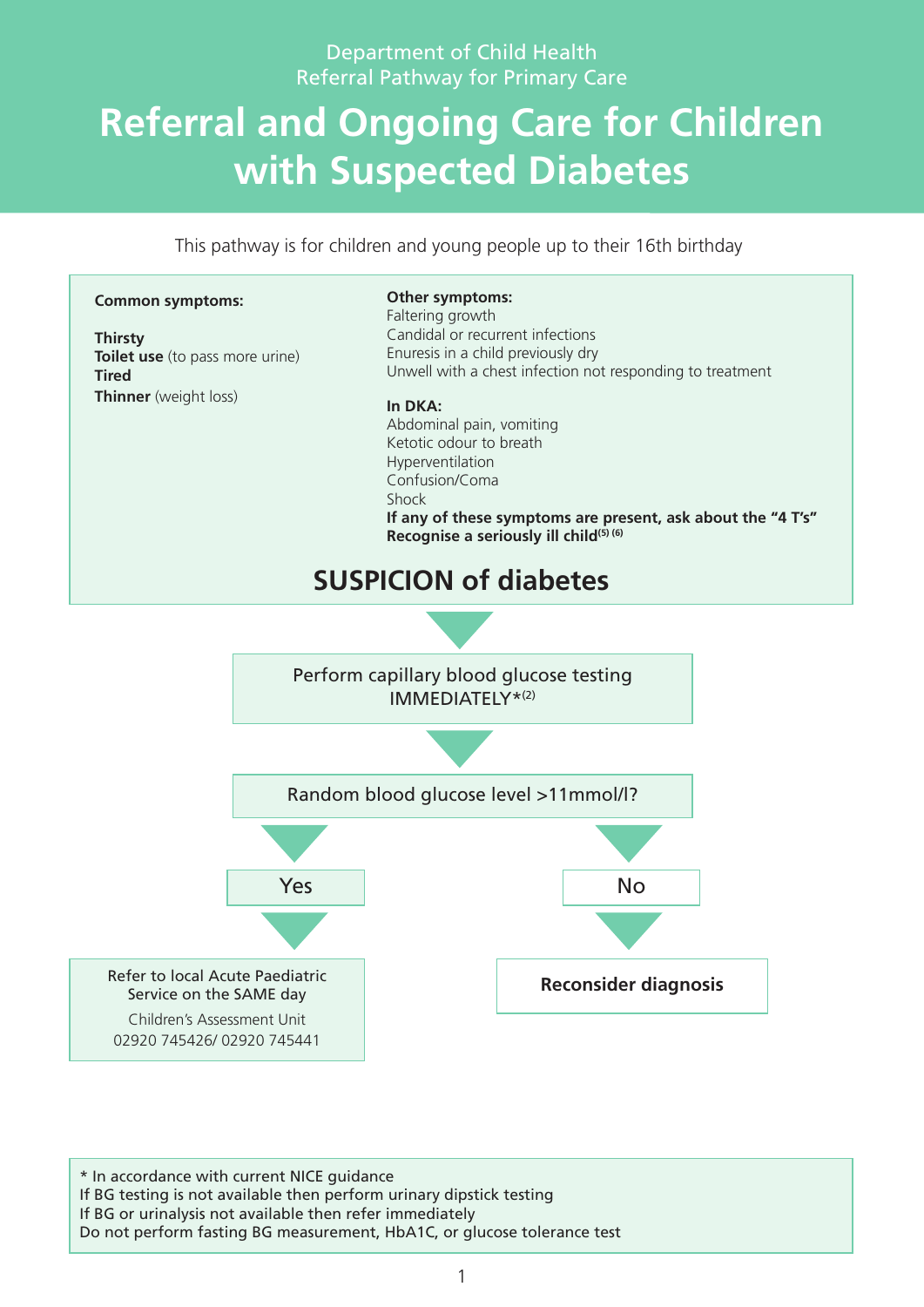# **Referral and Ongoing Care for Children with Suspected Diabetes**

#### **CONTENTS**

- Summary (page 1)
- Background
- Symptoms of type 1 diabetes or type 2 diabetes (page 2)
- Care pathway for initial management of diabetes in children (page 3)
- Ongoing care for children with diabetes (page 3)
- References (page 5)

### **Background**

- There are approximately 1400 children with diabetes in Wales, of which the vast majority  $(96%)$  have type 1 diabetes.<sup>(3)</sup>
- Approximately 25% of cases are not diagnosed until the child is in diabetic ketoacidosis (DKA), although this rate is higher (approx. 35%) in the under 5s.
- DKA requires intensive medical intervention, is traumatising for the child, and may have a long-term adverse effect on their diabetes control. DKA is the commonest cause of death in children with diabetes.

### **Symptoms of type 1 diabetes**

- Classic symptoms: Polyuria, polydipsia, weight loss, lethargy
- Less classic symptoms: Enuresis / nocturia in a previously toilet-trained child, unusually heavy nappies, vaginal candidiasis (esp. in pre-pubertal girls), failure to gain weight in a growing child, poor school performance, recurrent infections
- Emergency symptoms (suggestive of DKA): Dehydration, vomiting, ketotic breath, abdominal pain, hyperventilation, confusion, shock

#### Be aware:

- 1) Symptoms can progress within hours or days. Have a high index of suspicion. Think of the Diabetes UK campaign of 4Ts: Toilet, Thirsty, Tired, Thinner.<sup>(4)</sup> Not all of the symptoms are necessary to consider the diagnosis.
- 2) Diagnosis of diabetes can be missed in younger / preschool children due to a more rapid progression of symptoms, failure to consider the diagnosis, and more non-specific symptoms.

#### **Symptoms suggesting type 2 diabetes**

• Obesity, strong family history of T2DM, acanthosis nigricans, high risk racial or ethnic group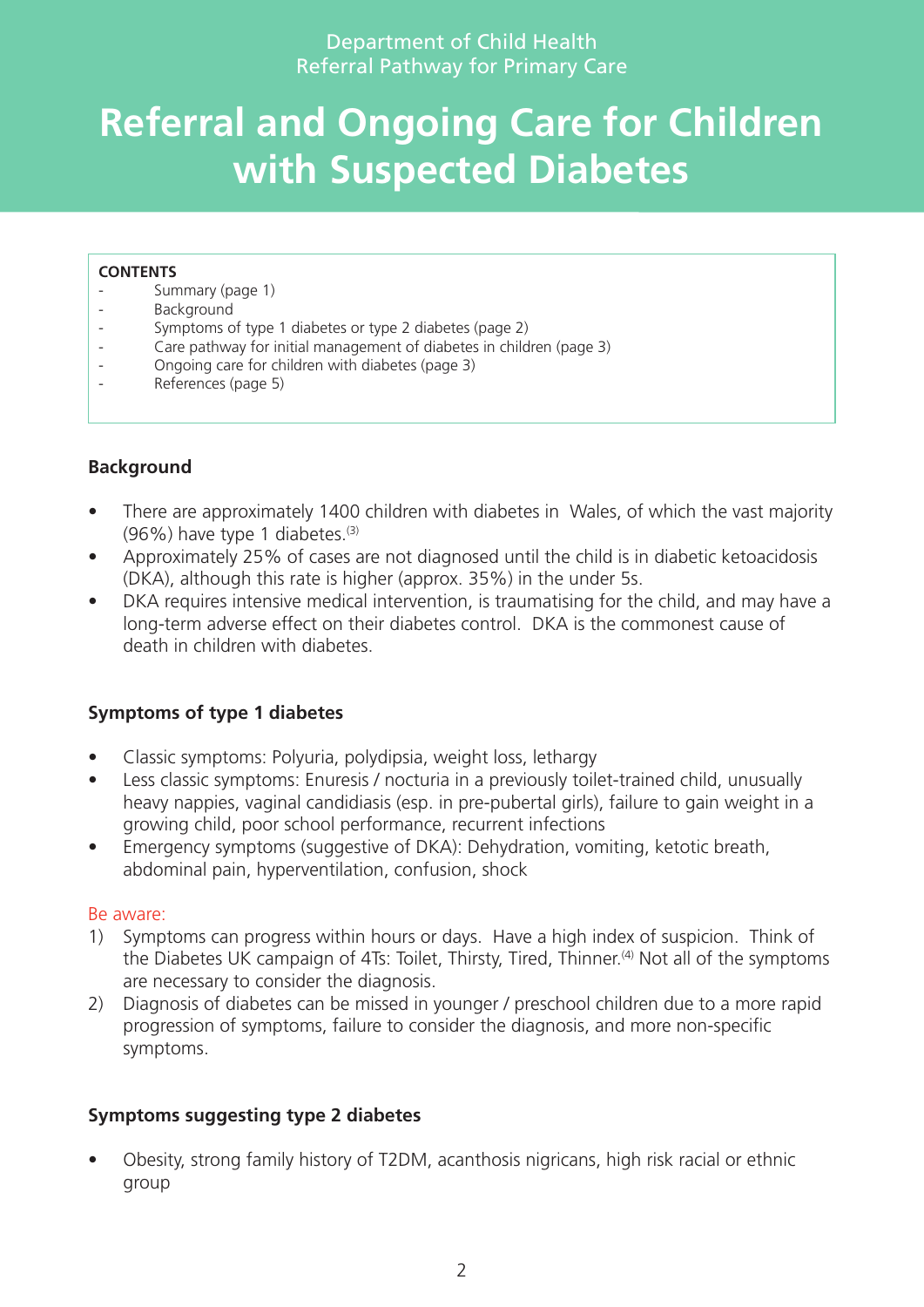# **Referral and Ongoing Care for Children with Suspected Diabetes**

### **Care pathway for initial management of diabetes in children**

### **Suspicion of diabetes (primary care)**

- Perform capillary blood glucose (BG) testing immediately
- If BG testing is not available then perform urinary dipstick testing
- If BG or urinalysis not available then refer immediately (see below)
- **Do not** perform fasting BG measurement, HbA1C, or glucose tolerance test
- **Do** not refer as an outpatient

### **If BG >11mmol/l or glycosuria (+/- ketonuria)**

- Refer immediately to the acute Paediatric on-call team
- Inform child and family of the suspected diagnosis of diabetes
- If BG 7-10.9mmol/l, diabetes or hyperglycaemia due to illness, should be considered discuss with acute Paediatric on call team.
- If BG 4-6.9mmol/l, unlikely to be diabetes
- If BG <4mmol/l, manage and consider causes for hypoglycaemia, refer immediately to the acute Paediatric on call team

### **Type 1 diabetes (secondary care)**

Local paediatric team to confirm diagnosis and:

- Admit to hospital
- Management  $\rightarrow$  DKA according to All Wales Integrated care pathway
	- $\rightarrow$  All Wales new diagnosis guideline for well children with diabetes
- Stabilise blood glucose levels prior to discharge
- Begin age-appropriate structured education with the child and family (using the all-Wales SEREN programme)
- Provide initial prescriptions for insulin and equipment for the diabetes management (further prescriptions to be dispensed in primary care)

### **Other forms of diabetes, including Type 2 diabetes, CFRD and monogenic diabetes**

• Manage according to local expertise with involvement of tertiary specialists as appropriate to case